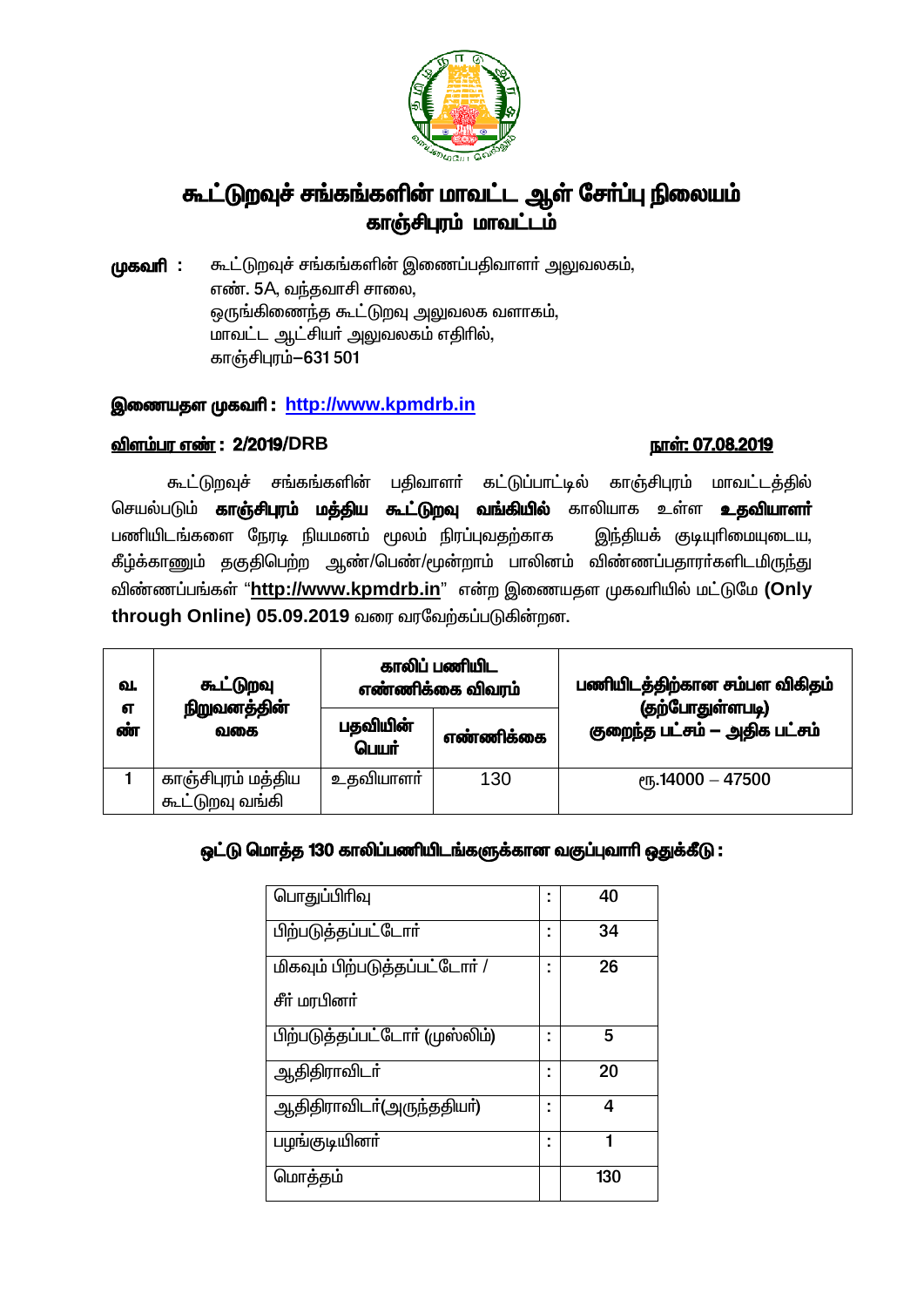#### குறிப்பு :—

- 1) காலிப்பணியிடங்களின் எண்ணிக்கை **மாறுதலுக்கு உட்பட்டது**.
- 2) இத்தெரிவுக்கு நடைமுறையில் உள்ள தமிழ்நாடு அரசு பணியாளா் தோ்வுக்குப் பின்பற்றப்படும் இட ஒதுக்கீடு மற்றும் இன சுழற்சி முறை ஒட்டு மொத்த நியமனத்திற்கும் பின்பற்றப்படும்.
- 3) மேற்படி சம்பள விகிதம் மற்றும் இதரப் படிகள் மேற்குறிப்பிட்ட காஞ்சிபுரம் மத்திய வங்கியின் கூட்டுறவு பணியாளர் பணிநிலை சிறப்புத் குறித்த துணைவிதிகளுக்குட்பட்டு அமையும்.
- 4) தேர்வு செய்யப்படும் விண்ணப்பதாரர்கள் காஞ்சிபுரம் மத்திய கூட்டுறவு வங்கியின் துணைவிதிகளுக்குட்பட்டு பணியாற்ற வேண்டும்.
- 5) தேர்வில் கலந்துகொள்ளும்போது கடைப்பிடிக்கப்பட வேண்டிய விதிமுறைகள் குறித்த விவரங்கள் கேர்வு நுழைவுச் சீட்டில் தெரிவிக்கப்படும்.

#### 1. முக்கிய நாட்களும் நேரமும்:

|    | பூர்த்தி செய்யப்பட்ட விண்ணப்பங்கள்      | 05.09.2019                   |
|----|-----------------------------------------|------------------------------|
|    | பதிவேற்றம் செய்யப்பட வேண்டிய கடைசி நாள் |                              |
|    |                                         |                              |
| 2. | எழுத்து தோ்வு நடைபெறும் நாள்            | 13.10.2019 பிற்பகல் 2.00 மணி |
|    |                                         | முதல் பிற்பகல் 5.00 மணி வரை  |

#### 2. தகுதிகள்:

#### அ. வயது

i) விண்ணப்பதாரா் 18 வயது பூா்த்தி அடைந்தவராக இருக்க வேண்டும் (அதாவது 01.01.2001 அன்றோ அதற்கு முன்னரோ பிறந்தவராக இருக்க வேண்டும்).

விண்ணப்பதாரா்கள் 01.01.2019 அன்று கீழ்க்கண்ட வயதினைப் பூா்த்தி செய்தவராக  $\overline{11}$ இருக்கக் கூடாது.

| 1) ஆதிதிராவிடா், அருந்ததியா், பழங்குடியினா், மிகவும்        |                      |
|-------------------------------------------------------------|----------------------|
| பிற்படுத்தப்பட்ட வகுப்பினா் / சீா்மரபினா், பிற்படுத்தப்பட்ட | வயது வரம்பு இல்லை    |
| வகுப்பினர், பிற்படுத்தப்பட்ட வகுப்பினர் (முஸ்லிம்) மற்றும்  |                      |
| இவ்வகுப்புகளைச் சாா்ந்த முன்னாள் இராணுவத்தினா்கள்           |                      |
| மற்றும் மாற்றுத் திறனாளிகள்.                                |                      |
| 2) அனைத்து இனத்தைச் சார்ந்த ஆதரவற்ற விதவைகள்                | வயது வரம்பு இல்லை    |
| 3) பிற வகுப்பினர் (OC)                                      | 30 வயதுக்கு மிகாமல். |
| 4)பிற வகுப்பினைச் (OC) சார்ந்த முன்னாள் இராணுவத்தினர்       | 48 வயதுக்கு மிகாமல். |
| 5) பிற வகுப்பினைச் (OC) சார்ந்த மாற்றுத் திறனாளிகள்         | 40 வயதுக்கு மிகாமல். |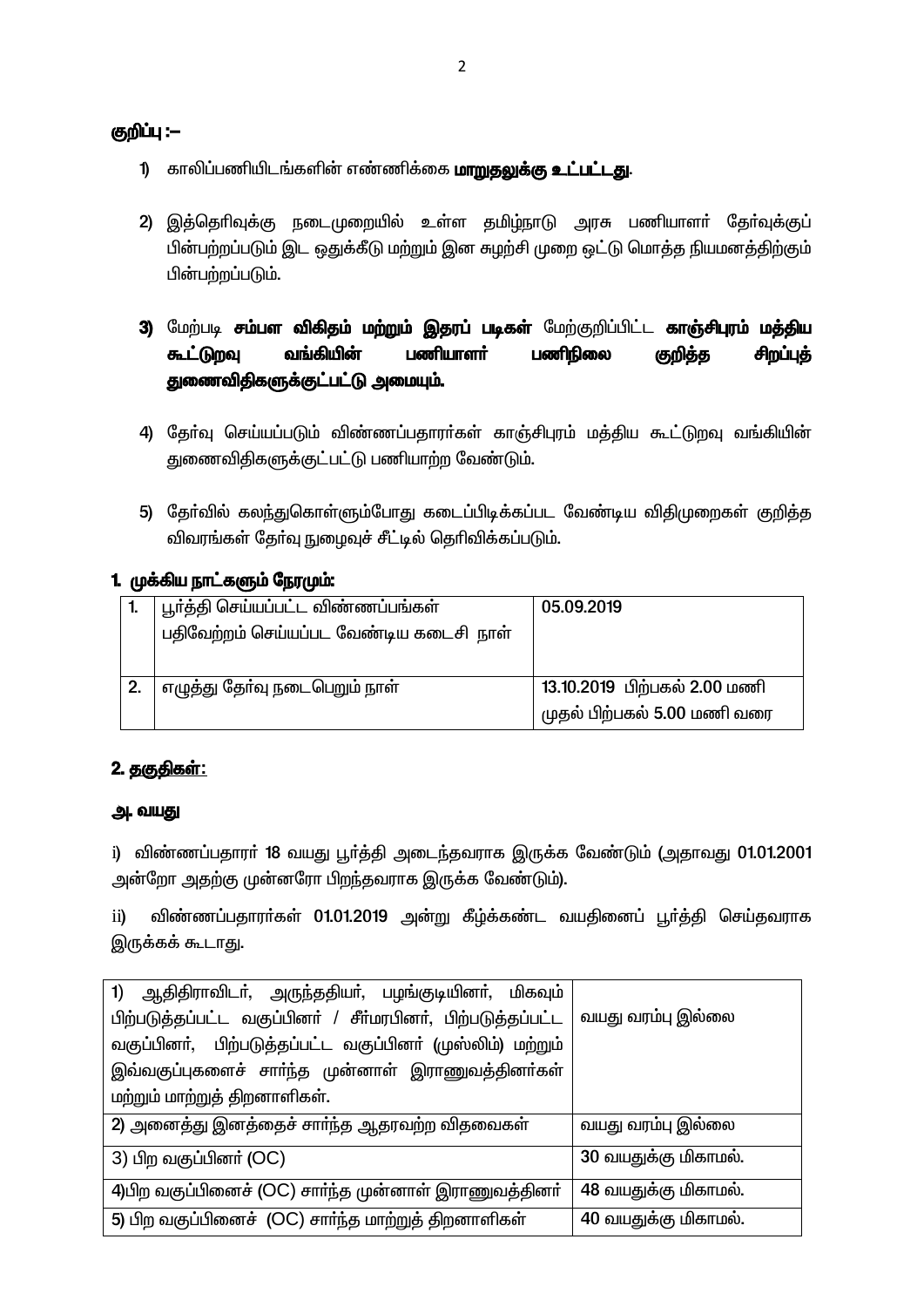#### ஆ) கல்வித் தகுதி: ஏதேனும் ஒரு பட்டப்படிப்பு (Any Degree) (10+2+3 pattern) மற்றும் கூட்டுறவுப் பயிற்சி.

- பல்கலைக் கழகங்களால் வழங்கப்படும் பட்டப் படிப்பிற்குப் பதிலாக, பதினைந்து ஆண்டுகள் இராணுவத்தில் பணி புரிந்தவர்களுக்கு இராணுவத்தால் வழங்கப்படும் பட்டப் படிப்புச் சான்றிதழ் பெற்றுள்ள முன்னாள் இராணுவத்தினா்களும் விண்ணப்பிக்கலாம். அனால் அவர்கள் பள்ளி இறுதித் தேர்விலும் (SSLC) மேல் நிலைக் கல்வியிலும் (HSC) தேர்ச்சி பெற்றிருக்க வேண்டும்.
- கூட்டுறவுப் பயிற்சி பெற்றவர்கள் மட்டுமே மேற்படி உதவியாளர்/எழுத்தர் நியமனத்திற்கு விண்ணப்பிக்க வேண்டும். கூட்டுறவுப் பயிற்சி குறித்த விளக்கம் அடங்கிய பதிவாளரின் நாள்.18.07.2013 காஞ்சிபுரம் மாவட்ட ஆள்சேர்ப்பு நிலைய சுற்றறிக்கை எண்.29/2013, இணையதளத்தில் வெளியிடப்பட்டுள்ளது. (with explanation I & II ).
- விண்ணப்பதாரா்கள் பள்ளி இறுதி வகுப்பு அல்லது மேல்நிலைப் படிப்பு அல்லது பட்டப் படிப்பின்போது தமிழ்மொழியை ஒரு பாடமாக படித்துத் தேர்ச்சி பெற்றிருக்க வேண்டும்.
- கணினி பயன்பாட்டில் அடிப்படை அறிவு பெற்றிருத்தல் வேண்டும்.

#### இ) பொது

- விண்ணப்பதாரா்கள் பிற மாநிலத்தவா்களாக இருக்கும் பட்சத்தில் அவா்கள் எந்தப் பிரிவைச் சார்ந்தவர்களாக இருப்பினும் பிற வகுப்பினராகவே (OC) கருதப்படுவர்.
- ''ஆதரவற்ற விதவை'' என்பது அனைத்து வழியிலிருந்தும் பெறும் மொத்த மாத வருமானம் ரூ.4,000/— (ரூபாய் நான்காயிரக்கிற்கும்) குறைவாகப் பெறுகின்ற ஒரு விதவையைக் குறிப்பதாகும். இவ்வருமானம், குடும்ப ஒய்வூதியம் அல்லது தொழிற்கல்வி பெற்றவர்களின் சுயதொழில் மூலம் ஈட்டும் வருமானம் உள்ளிட்ட மற்ற வருமானங்கள் ஆகியவற்றையும் உள்ளடக்கியதாகும். இத்தகைய விண்ணப்பதாரா்கள் உ**ரிய வருவாய் கோட்ட அலுவலா்** <mark>அல்லது சாா் ஆட்சியாிடமிருந்து</mark> நிா்ணயிக்கப்பட்ட படிவத்தில் சான்றிதமைப் பெற்று சமா்ப்பிக்க வேண்டும். **விவாகரத்து பெற்றவா், கணவனால் கைவிடப்பட்டவா் ஆதரவற்ற** விதவையாகக் கருதப்பட மாட்டார். மறுமணம் புரிந்தவர் ஆதரவற்ற விதவையாகக் கருதப்பட மாட்டார்.

#### 3. விண்ணப்பக் கட்டணம்

அ) விண்ணப்பப் பதிவு மற்றும் எழுத்துத் தோ்வுக்கான கட்டணம் ரூ.250/—ஆகும்.

ஆதிதிராவிடர், பழங்குடியினர், அனைத்துப் பிரிவையும் சார்ந்த மாற்றுத் திறனாளிகள், அனைத்துப் பிரிவையும் சாா்ந்த ஆதரவற்ற விதவைகள் ஆகியோருக்கு இக்கட்டணம் செலுத்துவதிலிருந்து விலக்களிக்கப்படுகிறது.

விண்ணப்பக் கட்டணம் செ<u>லுத்த</u>ுவதிலிரு<u>ந்து</u> விலக்களிக்கப்பட்டுள்ள மாற்றுக் திறனாளிகள் **மாவட்ட மாற்றுத் திறனாளி நலத்துறை அலுவலாிடமிருந்து** சான்றிதழும் மருத்துவச் சான்றிதமும் பெற்றிருக்க வேண்டும். ஆதரவற்ற விதவைகள் மற்றும் பழங்குடியினர் உரிய **வருவாய் கோட்ட அலுவலா்** அல்லது **சாா் ஆட்சியாிடமிருந்து** சான்று பெற்றிருக்க வேண்டும்.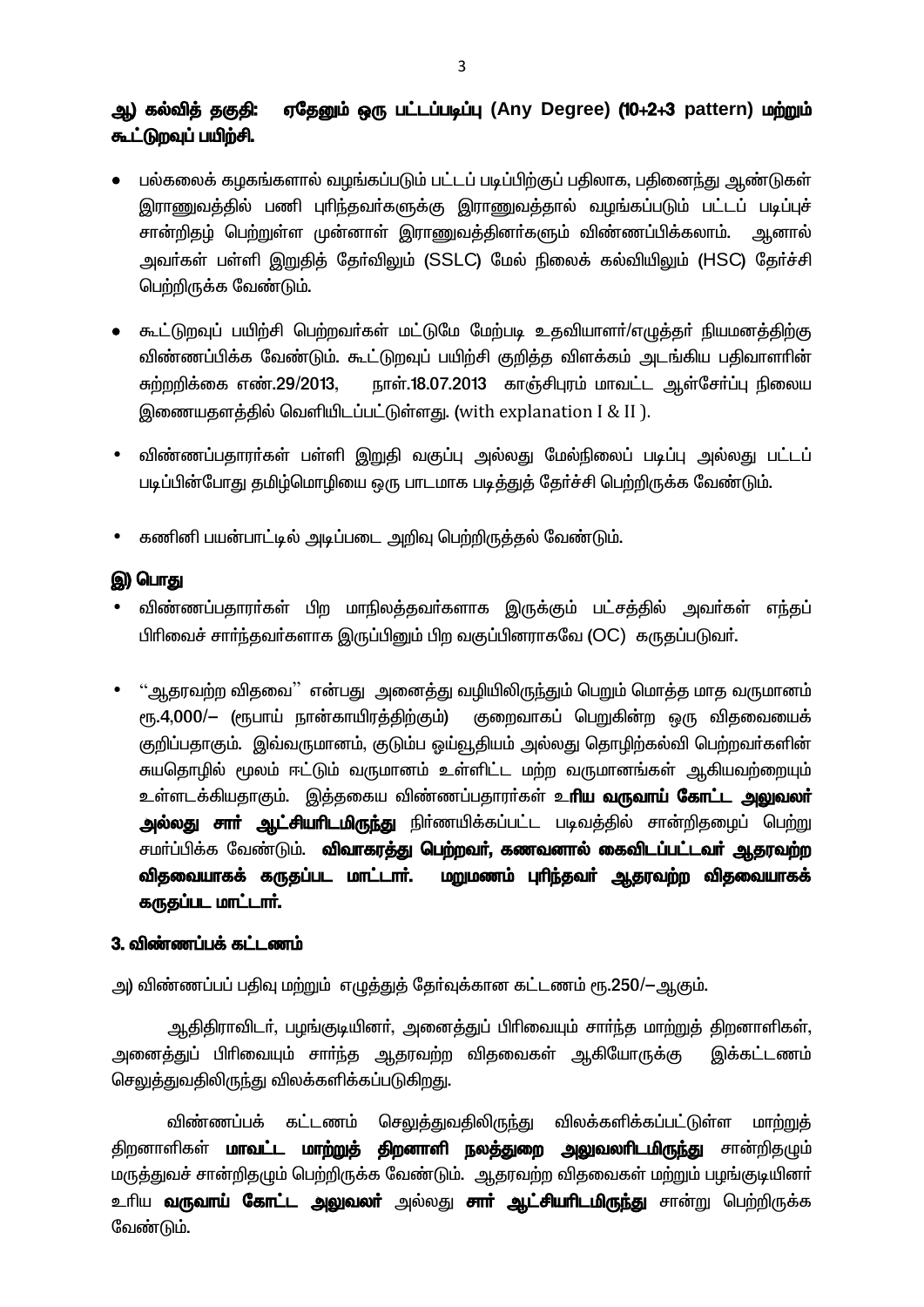ஆ) விண்ணப்பக் கட்டணம் செலுத்தும் முறை :—

விண்ணப்பக் கட்டணம், காஞ்சிபுரம் மத்தியக் கூட்டுறவு வங்கியின் தலைமையகம் அல்லது கிளைகளில் நேரடியாகச் செலுத்தி, அவ்வாறு செலுத்தப்பட்ட விண்ணப்பக் கட்டண இரசீது (Challan)-ல் உள்ள **"Journel ID"** என்ற எண்ணை விண்ணப்பதாரர். தமது விண்ணப்பத்தில் அதற்கென்று ஒதுக்கப்பட்டுள்ள இடத்தில் குறிப்பிட்டு விண்ணப்பக் கட்டணம் செலுத்திய இரசீதை (Challan) scan செய்து upload செய்ய வேண்டும்.

தேர்வுக் கட்டணத்தை Online மூலம் State Bank of India இணையதளத்தில் உள்ள "SBI Collect" என்ற சேவையைப் பயன்படுத்தியும் செலுத்தலாம். "SBI Collect" என்ற சேவையைப் பயன்படுத்தி விண்ணப்பக் கட்டணம் செலுத்துவதற்கான வசதி (Link to the "SBI Collect" service in the State Bank of India online paymet portal) காஞ்சிபுரம் மாவட்ட ஆள்சோ்ப்பு நிலைய இணையதளத்திலும் கொடுக்கப்பட்டிருக்கும். Online மூலம் மேற்குறிப்பிட்டவாறு விண்ணப்பக் கட்டணத்தைச் செலுத்தி முடித்த பின்னா் திரையில் தோன்றும் இரசீதினை பிரிண்ட் எடுத்துக் கொள்வதுடன் அங்கே திரையில் தோன்றும் DU ........ என்று தொடங்கும் எண்ணை (SBI Collect Reference Number) குறித்து வைத்துக் கொண்டு அந்த எண்ணை விண்ணப்பத்தில் அதற்கென்று ஒதுக்கப்பட்டுள்ள இடத்தில் குறிப்பிட வேண்டும்.

கட்டணம் செலுக்தும்போது இணைய வமி ஏற்படும் இடர்பாடுகளுக்கும் தோல்விகளுக்கும் காஞ்சிபுரம் மாவட்ட ஆள்சோ்ப்பு நிலையம் **பொறுப்பாகாது.** 

மேற்கண்ட நடைமுறைகளைப் பின்பற்றி Online ுமலம் பணம் செலுத்தும் இ) விண்ணப்பதாரா்கள் DU ... எண்ணை பிறரிடம் பகிரக் கூடாது. அதேபோல் மத்தியக் கூட்டுறவு வங்கியின் Jounal ID ஐ பிறரிடம் பகிரக் கூடாது. "ஒரே DU எண்/ Jounal ID எண் ஒன்றுக்கு மேற்பட்ட விண்ணப்பங்களிலிருந்தால் அந்த விண்ணப்பங்கள் அனைத்தும் நிராகரிக்கப்படும். பூர்த்தி செய்யப்பட்ட விண்ணப்பங்களை "http://www.kpmdrb.in" என்ற இணையதளம் மூலம் 05.09.2019 வரை பதிவேற்றம் செய்யலாம்''.

ஈ) கட்டணம் செலுத்தும் முறையை எந்த நேரத்திலும் மாற்றியமைக்கும் உரிமை காஞ்சிபுரம் மாவட்ட ஆள்சோ்ப்பு நிலையத்திற்கு உண்டு.

#### உ) ஒருமுறை செலுத்தப்பட்ட விண்ணப்பக் கட்டணம் எக்காரணத்தைக் கொண்டும் திருப்பித் தரப்பட மாட்டாது.

#### 4. விண்ணப்பிக்கும் முறை

அறிவிக்கப்பட்டுள்ள காலிப்பணியிடங்களுக்கான விண்ணப்பப்படிவம் "http://www.kpmdrb.in" என்ற இணையதளம் மூலம் **மட்டுமே** பதிவேற்றம் செய்யப்பட வேண்டும்.

விண்ணப்பதாரா்கள் இணையதளம் பதிவேற்றம் செய்யும் <u> மூலம்</u> முன் கீழ்க்கண்டவற்றை உறுதி செய்துகொள்ள வேண்டும்.

அ) விண்ணப்பப் படிவங்கள் இணையதளம் மூலம் முழுமையாகப் பூா்த்தி செய்யப்பட்டிருக்க வேண்டும்.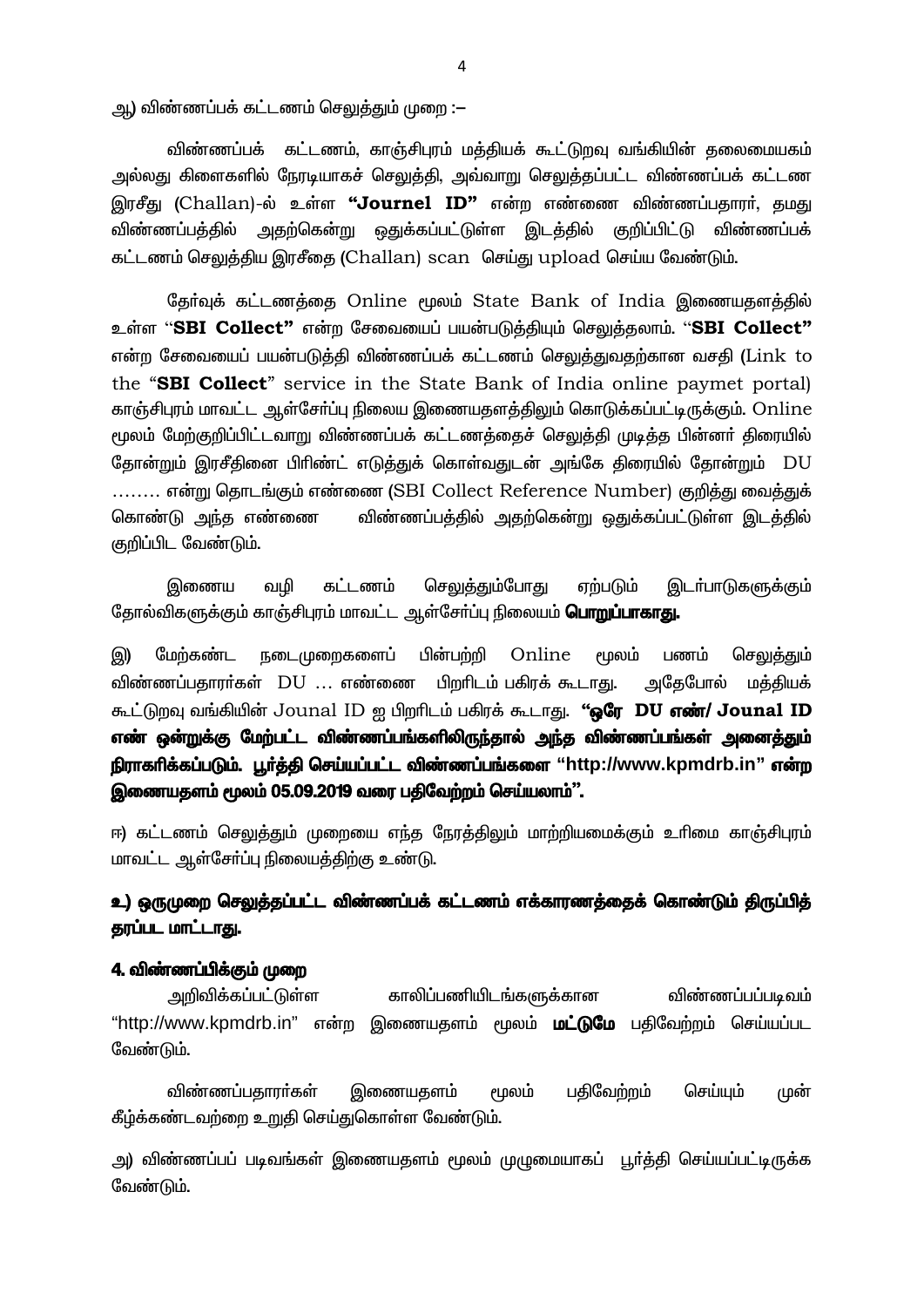ஆ) விண்ணப்பப் படிவங்களுடன் கீழே குறிப்பிடப்பட்டுள்ளவைகளும் ஸ்கேன் செய்யப்பட்டு அவற்றிற்கென கைக்கப்பட்ட இடங்களில் பகிவேற்றம் செய்யப்பட வேண்டும்.

i) விண்ணப்பதாரரின் புகைப்படம் – 50kb அளவுக்கு மிகாமல்(ipeg or ipg format)

ii) விண்ணப்பதாரரின் கையெமுக்கு - 50 kb அளவுக்கு மிகாமல் (ipeg or ipg format)

iii) விண்ணப்பதாரரின் சாதிச் சான்றிதழ் – 200 kb அளவுக்கு மிகாமல் (pdf file)

iv) மாற்றுத் திறனாளிச் சான்றிதழ் - 200 kb அளவுக்கு மிகாமல் (pdf file)

v) ஆதரவற்ற விதவைச் சான்றிதழ் – 200 kb அளவுக்கு மிகாமல் (pdf file)

vi) முன்னாள் இராணுவத்தினா் சான்றிதழ் - 200 kb அளவுக்கு மிகாமல் (pdf file)

vii) தமிழ்வழியில் பயின்றதற்கான சான்று (PSTM) - 200 kb அளவுக்கு மிகாமல் (pdf file)

viii) கூட்டுறவு பட்டயப் பயிற்சி சான்றிதழ் – 200 kb அளவுக்கு மிகாமல் (pdf file)

ix) காஞ்சிபுரம் மத்திய கூட்டுறவு வங்கி மூலம் செலுத்தப்பட்ட விண்ணப்பக் கட்டண இரசீது (Challan) – 100 kb அளவுக்கு மிகாமல் (pdf file)

மேற்குறிப்பிட்ட ஸ்கேன் செய்யப்பட்ட ஆவணங்கள் பதிவேற்றம் செய்யப்படாமல் பெறப்படும் விண்ணப்பங்கள் நிராகரிக்கப்படும்.

விண்ணப்பத்தைப் பூர்த்தி செய்யும்போது, விண்ணப்பதாரர் தவறாக பூர்த்தி செய்தால் அவ்விண்ணப்பம் நிராகரிக்கப்படும்.

#### 5. எழுத்துத் தேர்வு

மேற்கண்ட பகவிக்கு விண்ணப்பிக்கும் விண்ணப்பதாரா்களின் விண்ணப்பங்கள் அ) பாிசீலிக்கப்பட்டு **தகுதி உள்ளவா்கள் மட்டுமே** எழுத்துத் தோ்வுக்கு அழைக்கப்படுவாா்கள். எழுத்துத் தேர்வில் கலந்துகொள்ளத் தகுதி பெற்ற நபர்களின் பட்டியல் காஞ்சிபுரம் மாவட்ட ஆள்சோ்ப்பு நிலைய இணையதளத்தில் "http://www.kpmdrb.in" வெளியிடப்படும்.

எழுத்துத் தோ்வு காஞ்சிபுரம் மாவட்டத்தில், குறிப்பிட்ட இடங்களில் நடைபெறும். எமுக்துக் கேர்வு எந்த இடக்கில் நடைபெறும் என்பது எமுக்துக் கேர்வுக்கான நுழைவுச் சீட்டில் எழுத்துத் தேர்வு நடைபெறுவது தொடர்பான விவரங்கள் மின்னஞ்சல் குறிப்பிடப்படும். (e-mail) மூலம் ககுதி பெற்ற விண்ணப்பதாரர்களுக்கு அனுப்பி வைக்கப்படும். எமுக்குக் காஞ்சிபாம் மாவட்ட ஆள்சோப்பு கேர்வுக்கான நுழைவுச் சீட்டினை நிலைய இணையதளத்திலிருந்து பதிவிறக்கம் செய்து கொள்ளவேண்டும். **''நுமைவச் சீட்டுடன் வராக** விண்ணப்பதாரா்கள் எழுத்துத் தோ்வில் கலந்துகொள்ள அனுமதிக்கப்பட மாட்டாா்கள்."

ஆ) "எழுத்துத் தேர்வு பட்டப்படிப்பு நிலையிலான தரத்துடனும், Cooperative Management, Cooperative Credit and Banking, Cooperative Accounting, MIS&Computer Application, General Tamil & **General Studies** போன்ற பாடங்களை உள்ளடக்கியதாகவும் இருக்கும். எழுத்துத் தேர்வு கொள்குறி வகையில் (Objective Type) 200 வினாக்களுடன், 170 மதிப்பெண்களுக்கானதாகவும் தேர்வுக்கான கால அளவு 180 **நிமிடங்கள்** கொண்டகாகவும் வினாத்தாள் இருக்கும். ஆங்கிலம் மற்றும் கமிமில் <u>அச்சடிக்கப்பட்டிருக்கும்."</u>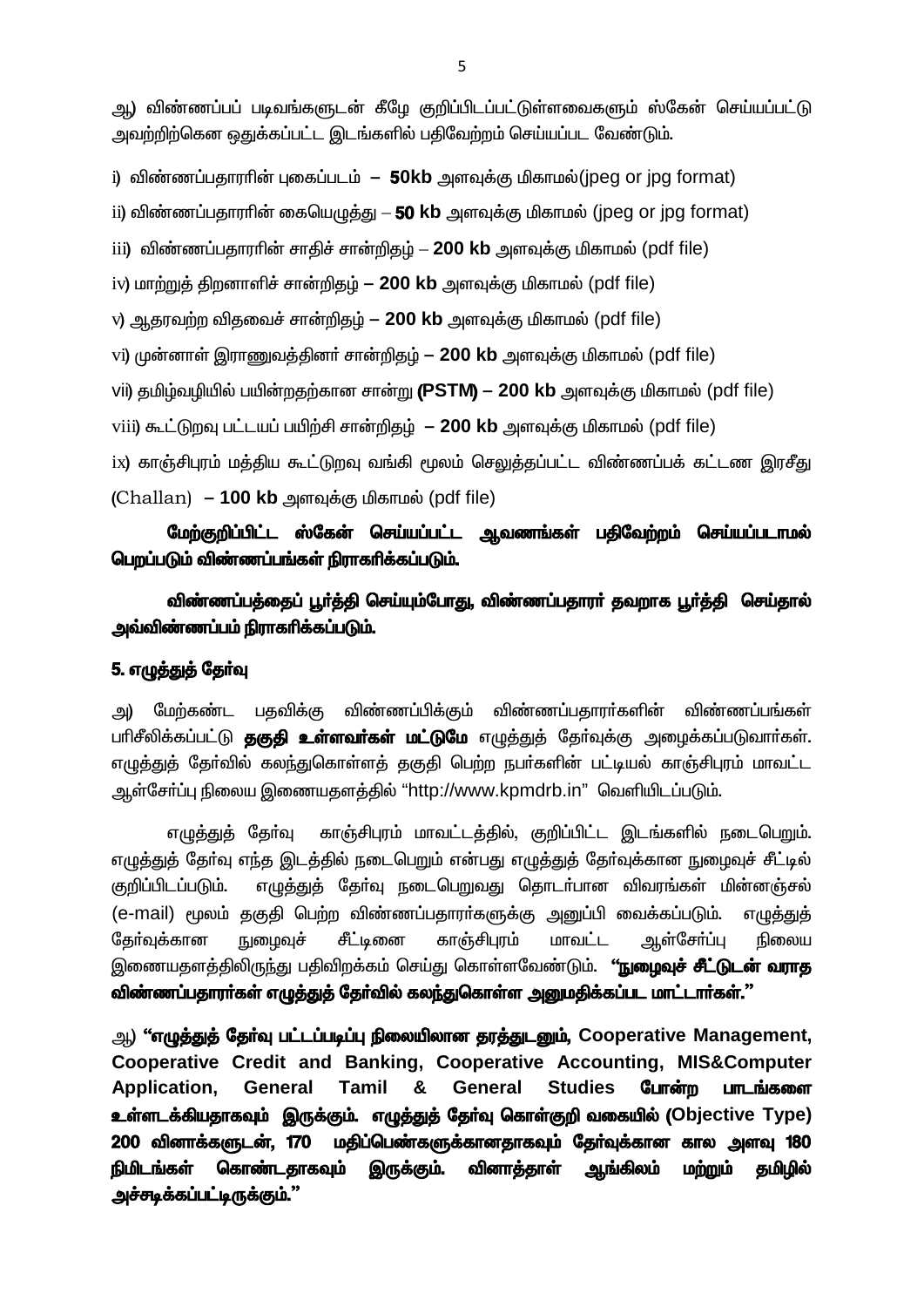மேற்கண்ட எழுத்துத் தேர்வுக்குரிய பாடத்திட்டங்கள் (Syllabus) காஞ்சிபுரம் மாவட்ட இ) ஆள்சோ்ப்பு நிலைய இணைய தளத்தில் வெளியிடப்பட்டுள்ளது.

ஈ) எழுத்துத் தேர்வு முடிவுகள் அறிவிக்கப்பட்ட பின் எழுத்துத் தேர்வுக்கான வினா விடைகள் (Key answers) காஞ்சிபுரம் மாவட்ட ஆள்சோ்ப்பு நிலைய இணையதளத்தில் வெளியிடப்படும். வெளியிடப்பட்ட வினா விடைகள் (Key answers) கொடர்பாக எதேனும் ஆட்சேபனை இருந்தால் **வெளியிடப்பட்ட தேதியிலிருந்து மூன்று தினங்களுக்குள் காஞ்சிபுரம் மாவட்ட** ஆள்சோ்ப்பு நிலையத்திற்கு எழுத்துப் பூா்வமாக அல்லது இமெயில் / Email ID: drbkanchi@gmail.com மூலமாகத் தெரிவிக்க வேண்டும். காஞ்சிபுரம் மாவட்ட ஆள்சோ்ப்பு நிலையக் கூட்டத்தில் அது பரிசீலிக்கப்பட்டு உரிய முடிவுகள் எடுக்கப்படும்.

#### 6. நேர்முகத் தேர்வு

i) "எழுத்துத் தேர்வில் வெற்றி பெற்ற விண்ணப்பதாரர்கள் காஞ்சிபுரம் மாவட்ட ஆள்சேர்ப்பு நிலையத்தால் நடத்தப்படும் நேர்முகத் தேர்வில் கட்டாயம் கலந்துகொள்ள வேண்டும். விண்ணப்பதாரர்கள் எழுத்துத் தேர்வில் பெற்ற மதிப்பெண்கள் அடிப்படையிலும், இட ஒதுக்கீடு மற்றும் இனச்சுழற்சி அடிப்படையிலும் நேர்முகத் தேர்விற்கு அழைக்கப்படுவார்கள்."

ii) நேர்முகத் தேர்வில் கலந்துகொள்ளத் தகுதி பெற்ற நபர்களின் பெயர்ப் பட்டியல் காஞ்சிபுரம் மாவட்ட ஆள்சோ்ப்பு நிலையத்தின் இணையதளம் வழியாக வெளியிடப்படும்.

iii) நேர்முகத் தேர்வு நடைபெறுவது தொடர்பான விவரங்கள் மின்னஞ்சல் (e-mail) மூலம் தகுதி பெற்ற விண்ணப்பதாரா்களுக்கு அனுப்பி வைக்கப்படும். நோ்முகத் தோ்வு நடைபெறும் இடம், நாள், நேரம் ஆகிய விவரங்கள் அடங்கிய நேர்முகத் தேர்விற்கான அழைப்புக் கடிதங்களை, தேர்ச்சி பெற்ற விண்ணப்பதாரர்கள் இணையதளம் மூலம் பதிவிறக்கம் செய்து கொள்ள வேண்டும். **"அமைப்பக் கடிகக்குடன் வராக விண்ணப்பகாரர்கள் நேர்முகக் கேர்வில்** கலந்துகொள்ள அனுமதிக்கப்பட மாட்டார்கள்."

iv) எழுத்துத் தேர்வுக்கான மதிப்பெண் மற்றும் நேர்முக தேர்வுக்கான மதிப்பெண் முறையே 85:15 என்ற விகிகத்தில் இருக்கும்.

v) நேர்முகத் தேர்வு 30 மதிப்பெண்களுக்கானதாக இருக்கும்.

#### 7. தெரிவு செய்யப்படும் முறை

விண்ணப்பதாரா்கள் எழுத்துத் தோ்விலும் நோ்முகத் தோ்விலும் பெற்ற ஒட்டுமொத்த அ) மதிப்பெண்கள் அடிப்படையில் தரவரிசைப் பட்டியல் தயாரிக்கப்பட்டு அரசாணைப்படியான இட ஒதுக்கீடு மற்றும் இனச் சுழற்சி முறை பின்பற்றப்பட்டு பணியிடத்திற்கு கெரிவு செய்யப்படுவார்கள்.

ஆ) ஆதிதிராவிடா், அருந்ததியா், பழங்குடியினா், மிகவும் பிற்படுத்தப்பட்ட வகுப்பினா் / சீர்மரபினர், பிற்படுத்தப்பட்ட வகுப்பினர், பிற்படுத்தப்பட்ட வகுப்பினர் (முஸ்லிம்) ஆதரவற்ற விதவைகள், மாற்றுத் திறனாளிகள் மற்றும் முன்னாள் ராணுவத்தினா் ஆகியோருக்கு ஒதுக்கப்பட்ட இடங்கள், விண்ணப்பதாரா்கள் தங்கள் விண்ணப்பங்களில் கொடுக்கும் வயது, கல்வித்தகுதி, கூட்டுறவுப் பயிற்சித் தகுதி, சமூகப் பிரிவு, சிறப்புத் தகுதிகள் மற்றும் பிற குகுதிகள் அனைக்கையும் சரி பார்த்த பின்னர். அவற்றைப் பெறத் தகுதி உடைய விண்ணப்பதாரா்களுக்கு வழங்கப்படும்.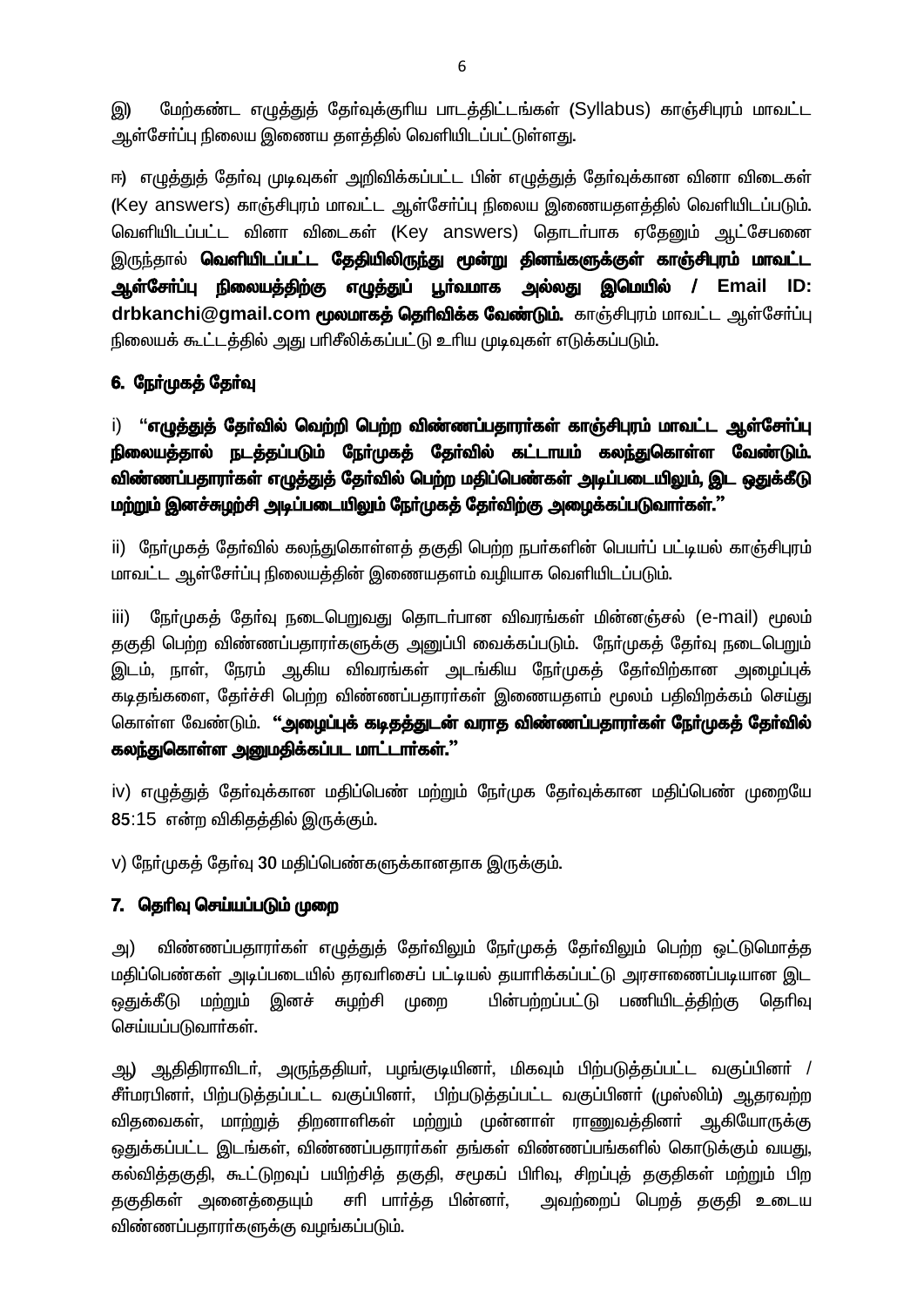இ) காஞ்சிபுரம் மாவட்ட ஆள்சோ்ப்பு நிலையத்தால் தோ்வு செய்யப்படும் நபா்களுக்குத் தொிவு மற்றும் ஒதுக்கீடு ஆணை (selection and allotment order) காஞ்சிபுரம் மாவட்ட ஆள்சோ்ப்பு நிலையத்தால் வழங்கப்படும். பணியமா்வு ஆணை (appointment order) காஞ்சிபுரம் மத்திய கூட்டுறவு வங்கியின் தகைமை வாய்ந்த அலுவலரால் வழங்கப்படும்.

## ஈ) முன்னாள் இராணுவத்தினாின் வாாிசுதாரா்களுக்கு முன்னாள் இராணுவத்தினருக்கான இட ஒதுக்கீடு முறை பொருந்தாது.

உ) தெரிவு செய்யப்படும் மாற்றுத் திறனாளிகள், தங்களது குறைபாடு, தாங்கள் தெரிவு செய்யப்படும் பதவிகளுக்குரிய பொறுப்புகளை முழுத்திறனுடன் **நிறைவேற்றுவதற்குத்** தடையாக இருக்காது என்பதற்கான சான்றிதழை மருத்துவக் குழுவிடம் பெற்று சமா்ப்பிக்க வேண்டும்.

### 8. இதர நிபந்தனைகள்

i) நோ்முகத் தோ்வில் கலந்துகொண்டு நிா்ணயிக்கப்பட்ட அனைத்து தகுதிகளையும் பூா்த்தி செய்துள்ளார் என காஞ்சிபுரம் மாவட்ட ஆள்சேர்ப்பு நிலையத்தால் தெரிவு செய்யப்பட்ட ஒரு விண்ணப்பதாரா் அப்பணிக்கென நிா்ணயிக்கப்பட்ட தகுதிகள் அனைத்தையும் முழுமையாகப் பெற்றிருக்கவில்லையென பின்னா் கண்டுபிடிக்கப்பட்டால் அவரது தோ்வு காஞ்சிபுரம் மாவட்ட ஆள்சோ்ப்பு நிலையத்தால் ரத்து செய்யப்படும்.

 $\mathsf{ii}$ நோ்முகத் தோ்வில் கலந்துகொள்ளும் விண்ணப்பதாரா்களுக்கு அவ்வாறு நோ்முகத் தேர்வில் கலந்துகொள்ள அழைப்புக் கடிதம் அனுப்பப்பட்டதை மட்டுமே காரணமாக வைத்து பணி நியமனம் கோர உரிமை கிடையாது.

மேற்படி பணியிடங்களுக்கான தேர்வு குறித்து ஏதேனும் முறையீடு செய்வதாயின் iii) இறுதித்தோ்வு முடிவு வெளியிடப்பட்ட **90 நாட்களுக்குள்** காஞ்சிபுரம் மாவட்ட \_ஆள்சோப்பு நிலையக் தலைவரிடம் உரிய காரணங்களுடன் மேல் முறையீடு செய்ய வேண்டும். அதற்குப் பின் பெறப்படும் முறையீடுகள் ஏற்கப்படமாட்டாது.

#### iv) மேலே குறிப்பிடப்பட்டுள்ள காலிப்பணியிடங்களின் எண்ணிக்கை நேர கடைசி <u>மாறுதலுக்குட்பட்டது.</u>

v) காரணம் எதுவும் தெரிவிக்காமல் இந்த அறிவிக்கையை இரத்து செய்வதற்கு / திரும்பப் பெறுவதற்கு / திருத்துவதற்கு / கெடு தேதியை நீட்டிப்பதற்கு காஞ்சிபுரம் மாவட்ட ஆள்சோப்பு நிலையத்திற்கு **உரிமையுண்டு.** 

vi) விண்ணப்பதாரர்கள் அவர்களது சொந்த நலன் கருதி அவர்களது விண்ணப்பத்தைச் சமா்ப்பிப்பதற்கு முன்பாக ''விண்ணப்பதாரா்களுக்கான அறிவுரைகளை'' கவனமாகப் படித்து தேர்வு செய்யப்படுவதற்குரிய நிபந்தனைகளைப் புரிந்து கொள்ள வேண்டும்.

vii) விண்ணப்பதாரா்கள் தோ்வுக்கு விண்ணப்பிப்பதற்காக கொடுக்கப்பட்டுள்ள கடைசி நாள் வரை காத்திருக்காமல் அதற்கு முன்னரே போதிய கால அவகாசத்தில் விண்ணப்பிக்குமாறு அறிவறுத்தப்படுகிறாா்கள். ஏனெனில் கடைசி நாளில் அதிகப்படியான விண்ணப்பதாரா்கள் விண்ணப்பிக்க நேரும் போது, விண்ணப்பம் சமா்ப்பிப்பதில் தாமதமோ அல்லது தொழில் நுட்பச் சிக்கல்களோ எழ வாய்ப்புள்ளது.